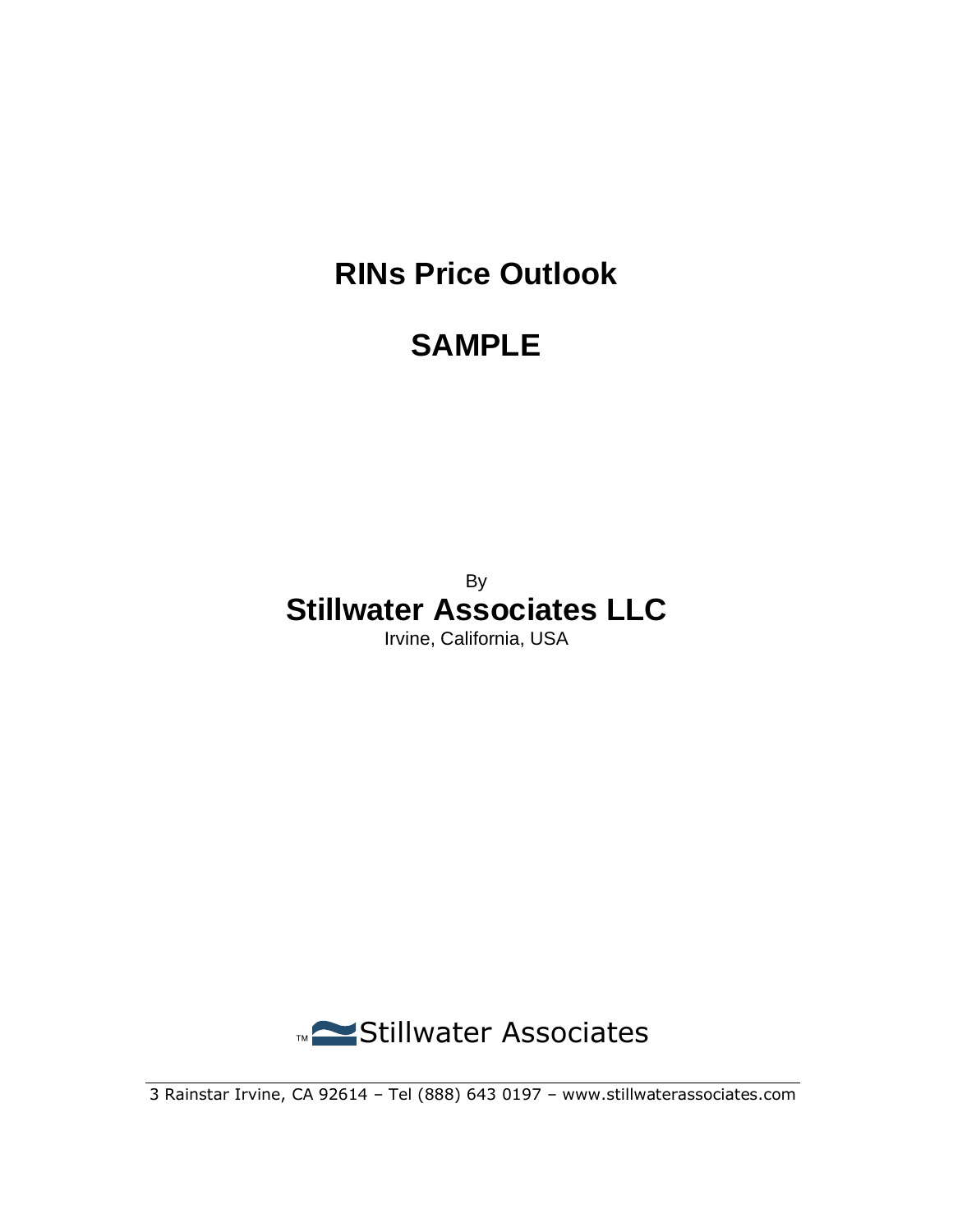#### **Table of Contents**

| 1.             |       |  |  |  |  |  |
|----------------|-------|--|--|--|--|--|
|                | 1.1   |  |  |  |  |  |
|                | 1.1.1 |  |  |  |  |  |
|                | 1.2   |  |  |  |  |  |
|                | 1.2.1 |  |  |  |  |  |
|                | 1.2.2 |  |  |  |  |  |
| $\overline{2}$ |       |  |  |  |  |  |
| 2.1            |       |  |  |  |  |  |
| 2.2            |       |  |  |  |  |  |
|                | 2.3   |  |  |  |  |  |
|                | 2.4   |  |  |  |  |  |
|                | 2.5   |  |  |  |  |  |
|                | 2.6   |  |  |  |  |  |
|                | 2.7   |  |  |  |  |  |
| 3              |       |  |  |  |  |  |
|                | 3.1   |  |  |  |  |  |
|                | 3.1.1 |  |  |  |  |  |
|                | 3.1.2 |  |  |  |  |  |
|                | 3.2   |  |  |  |  |  |
|                | 3.3   |  |  |  |  |  |
|                | 3.4   |  |  |  |  |  |
|                | 3.5   |  |  |  |  |  |

### **List of Tables**

### **Table of Figures**